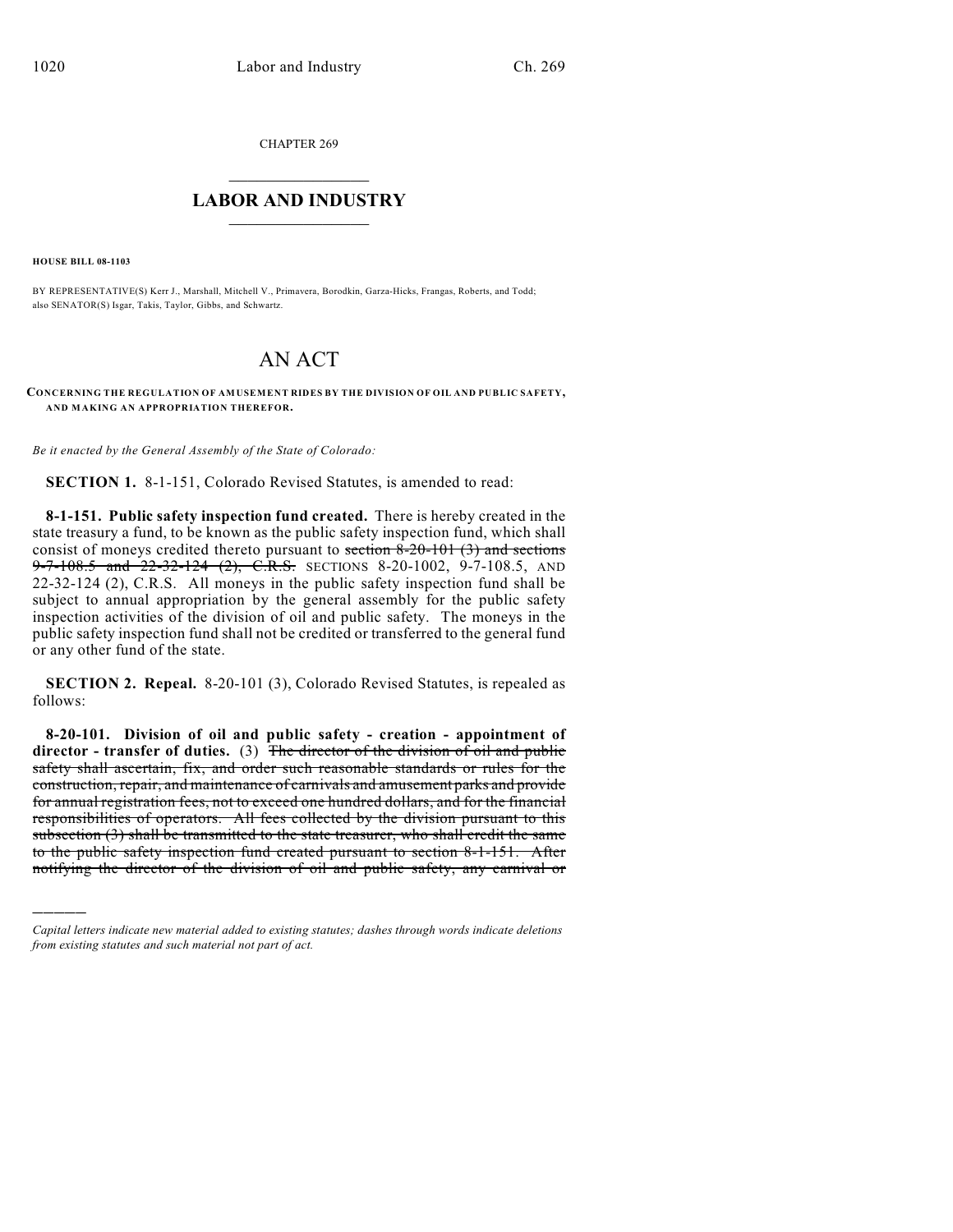amusement park that is inspected and licensed or issued a permit by a home rule municipality for operation within that jurisdiction shall be exempt from the requirements of this subsection (3).

**SECTION 3.** Article 20 of title 8, Colorado Revised Statutes, is amended BY THE ADDITION OF A NEW PART to read:

## PART 10 AMUSEMENT RIDES

**8-20-1001. Definitions.** AS USED IN THIS PART 10, UNLESS THE CONTEXT OTHERWISE REQUIRES:

(1) "AMUSEMENT RIDE" MEANS A RIDE OR DEVICE, OR A COMBINATION OF RIDES OR DEVICES, AS DEFINED BY RULE OF THE DIVISION; EXCEPT THAT "AMUSEMENT RIDE" SHALL NOT INCLUDE INFLATABLE AMUSEMENT RIDES.

(2) "CERTIFICATE OF INSPECTION" MEANS DOCUMENTATION OF AN AMUSEMENT RIDE INSPECTION CONDUCTED BY AN INSPECTOR.

(3) "DIRECTOR" MEANS THE DIRECTOR OF THE DIVISION OR HIS OR HER DESIGNEE.

(4) "DIVISION" MEANS THE DIVISION OF OIL AND PUBLIC SAFETY WITHIN THE DEPARTMENT OF LABOR AND EMPLOYMENT.

(5) "INJURY" MEANS AN INJURY THAT RESULTS IN DEATH OR REQUIRES MEDICAL TREATMENT ADMINISTERED BY A PHYSICIAN OR BY REGISTERED PROFESSIONAL PERSONNEL UNDER THE STANDING ORDERS OF A PHYSICIAN. FOR PURPOSES OF THIS SUBSECTION (5), "MEDICAL TREATMENT" DOES NOT INCLUDE FIRST AID TREATMENT OR ONE-TIME TREATMENT AND SUBSEQUENT OBSERVATION OF MINOR SCRATCHES, CUTS, BURNS, SPLINTERS, OR OTHER MINOR INJURIES THAT DO NOT ORDINARILY REQUIRE MEDICAL CARE EVEN THOUGH TREATMENT IS PROVIDED BY A PHYSICIAN OR BY REGISTERED PROFESSIONAL PERSONNEL.

(6) "INSPECTION" MEANS A PROCEDURE CONDUCTED BY AN INSPECTOR TO DETERMINE WHETHER AN AMUSEMENT RIDE IS BEING CONSTRUCTED, ASSEMBLED, MAINTAINED, TESTED, OPERATED, OR INSPECTED IN ACCORDANCE WITH THE DIVISION'S STANDARDS, THE MANUFACTURER'S STANDARDS AND CRITERIA, OR THE INSURER'S STANDARDS, WHICHEVER IS THE MOST STRINGENT, AND THAT DETERMINES THE CURRENT OPERATIONAL SAFETY OF THE AMUSEMENT RIDE.

(7) "INSPECTOR" MEANS A PERSON CERTIFIED TO INSPECT AMUSEMENT RIDES UNDER CRITERIA DETERMINED BY RULE OF THE DIVISION.

(8) "OPERATOR" MEANS AN INDIVIDUAL, CORPORATION, OR COMPANY OR AGENT THEREOF WHO OWNS OR CONTROLS, OR HAS THE DUTY TO CONTROL, THE OPERATION OF AN AMUSEMENT RIDE.

(9) "REGISTRATION" MEANS THE FILING OF A PROPERLY COMPLETED APPLICATION WITH THE DIVISION AND APPROVAL OF THE APPLICATION BY THE DIRECTOR.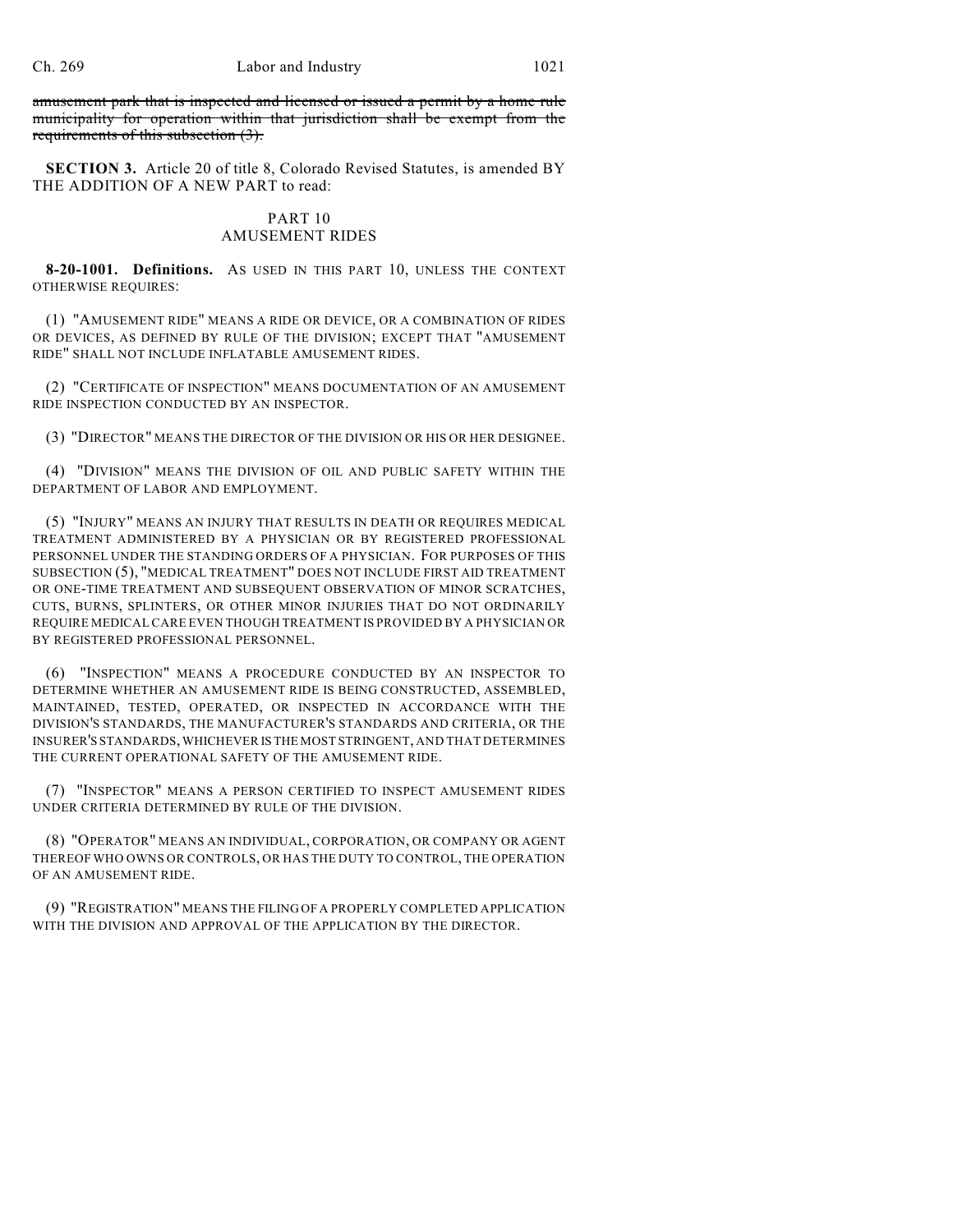**8-20-1002. Duties of director - standards - certification of inspectors - fees - rules.** (1) THE DIRECTOR SHALL PROMULGATE RULES FOR THE REGISTRATION, CONSTRUCTION, REPAIR, AND MAINTENANCE OF AMUSEMENT RIDES AND FOR THE FINANCIAL RESPONSIBILITY OF OPERATORS. THE RULES SHALL REQUIRE OPERATORS TO SUBMIT A PERIODIC CERTIFICATE OF INSPECTION TO THE DIVISION FOR EACH AMUSEMENT RIDE. THE DIRECTOR SHALL ESTABLISH MINIMUM STANDARDS FOR THE CERTIFICATION OF INSPECTORS AND SHALL REQUIRE EACH OPERATOR TO SUBMIT THE INSPECTOR'S QUALIFICATIONS TO THE DIVISION WITH AN ANNUAL REGISTRATION APPLICATION. THE INSPECTOR FOR EACH AMUSEMENT RIDE SHALL BE AN INDEPENDENT THIRD-PARTY INSPECTOR.

(2) THE DIRECTOR SHALL ESTABLISH ANNUAL REGISTRATION FEES BY RULE TO COVER THE COSTS OF THE DIVISION'S OVERSIGHT OF AMUSEMENT RIDES. ALL FEES COLLECTED BY THE DIVISION PURSUANT TO THIS SECTION SHALL BE TRANSMITTED TO THE STATE TREASURER, WHO SHALL CREDIT THE SAME TO THE PUBLIC SAFETY INSPECTION FUND CREATED BY SECTION 8-1-151.

(3) THE DIRECTOR MAY PROHIBIT THE OPERATION OF AN AMUSEMENT RIDE THAT DOES NOT MEET THE REGISTRATION, CONSTRUCTION, REPAIR, INSPECTION, AND MAINTENANCE REQUIREMENTS ESTABLISHED BY THE DIVISION PURSUANT TO SUBSECTION (1) OF THIS SECTION.

**8-20-1003. Notification to the division.** (1) THE OPERATOR OF AN AMUSEMENT RIDE SHALL NOTIFY THE DIVISION, WITHIN SUCH TIMES AND IN SUCH MANNER AS ESTABLISHED BY RULE OF THE DIRECTOR, REGARDING:

(a) ANY INJURY CAUSED BY AN EQUIPMENT FAILURE OF AN AMUSEMENT RIDE;

(b) THE INSTALLATION OF ANY NEW AMUSEMENT RIDES; AND

(c) THE SCHEDULE FOR THE LOCATION OF THE OPERATION OF AMUSEMENT RIDES.

**8-20-1004. Rules.** THE DIRECTOR HAS THE AUTHORITY TO PROMULGATE RULES AS NECESSARY FOR THE IMPLEMENTATION OF THIS PART 10.

**SECTION 4.** 24-75-402, Colorado Revised Statutes, is amended BY THE ADDITION OF A NEW SUBSECTION to read:

**24-75-402. Cash funds - limit on uncommitted reserves - reduction in amount of fees - exclusions.** (10) FOR THE FISCAL YEAR COMMENCING JULY 1, 2008, AND EACH FISCAL YEAR THEREAFTER, THE PUBLIC SAFETY INSPECTION FUND CREATED IN SECTION 8-1-151, C.R.S., SHALL NOT BE SUBJECT TO THE LIMIT ON UNCOMMITTED RESERVE FUNDS PURSUANT TO THIS SECTION.

**SECTION 5. Appropriation.** In addition to any other appropriation, there is hereby appropriated, out of any moneys in the public safety inspection cash fund created in section 8-1-151, Colorado Revised Statutes, not otherwise appropriated, to the department of labor and employment, for allocation to the division of oil and public safety, for the fiscal year beginning July 1, 2008, the sum of one hundred nineteen thousand five hundred fifty-four dollars (\$119,554) cash funds and 1.7 FTE, or so much thereof as may be necessary, for the implementation of this act.